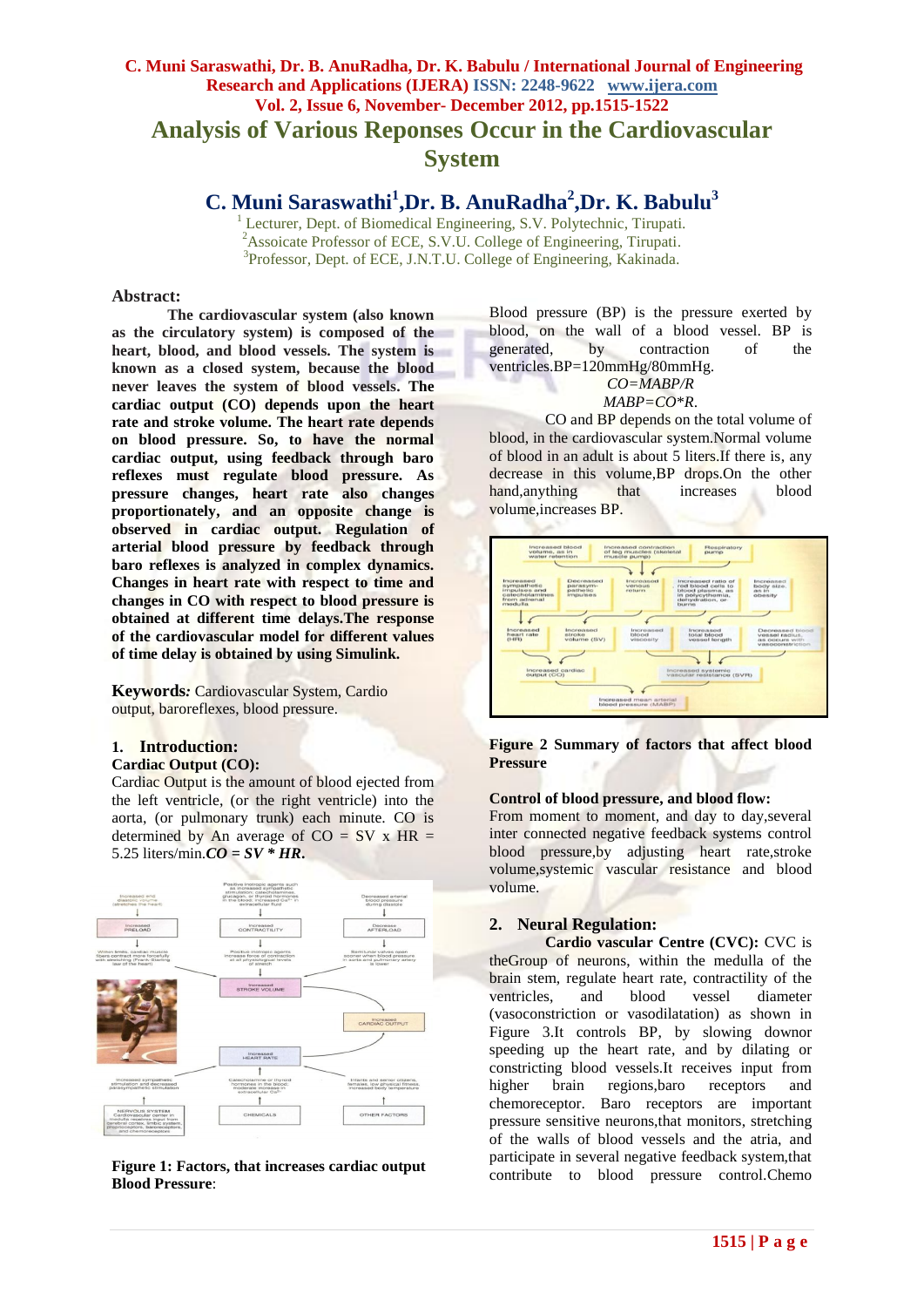receptors monitors, blood acidity,carbon dioxide level,and oxygen level.CVC provides output to bothsympathetic and parasympathetic divisions of the Autonomic nervous system (ANS). Summary of the main mechanisms in controlling blood pressure is shown in Figure 4[2, 3]



**Figure 3: Cardiovascular (CV) centre**

#### **Table1: The Sympathetic and parasympathetic nervous systems**

|                         | <b>Sympathetic</b><br>stimulation                   | <b>Parasympathetic</b><br>stimulation                                       |
|-------------------------|-----------------------------------------------------|-----------------------------------------------------------------------------|
| Heart                   | <b>TRate</b><br><b>t</b> Strength of<br>Contraction | $\downarrow$ Rate<br>$\downarrow$ Strength of<br>contraction                |
| <b>Blood</b><br>vessels | <b>Most</b><br>Constrict                            | There is little<br>parasympathetic<br>innervations to most<br>blood vessels |



**Figure 4: Summary of the main mechanisms in blood pressure control**

## **3. Feedback systems (Loops)**

A feedback system (loop) is a cycle of events, in which information about the status of a condition is continually monitored, and feedback to

a central control region. A feedback system consists of three basic components-control centre,receptor, and effector.Figure 5 shows, the components (control center, receptor, and effector) of a feedback system. The function of each component is explained below.

**Control centre:**The control centre determines, the point at which some aspect of the body, called controlled condition should be maintained. In the body, there are hundreds of controlled conditions. A few examples are heart rate, blood pressure, and acidity of the blood, blood sugar level, body temperature, and breathing rate. The control centre receives information about the status of a controlled condition from a receptor and then determines an appropriate course of action.

**Receptor:** The receptor monitors, changes in the controlled condition, and then sends the information, called the input, to the control centre. Any stress, that changes controlled condition is called stimulus.



#### **Figure 5: Components of a feedback system. Effector:**

The effector receives information, called the output, from the control centre and produces a response.The response that occurs is continually monitored by the receptor and feedback to the control centre, if the response reverses the original stimulus; the system is a negative feedback system. Negative feedback systems tend to maintain conditions that require frequent monitoring and adjustment within physiological limits.

#### **Homeostasis of blood pressure: Negative feedback**

Blood pressure (BP) is the force exerted by blood, as it presses against the walls of the blood vessels, especially the arteries. When the heart beats faster or harder, BP increases; when blood volume increases, BP also rises.

If some stimulus (stress), either internal or external, causes blood pressure (controlled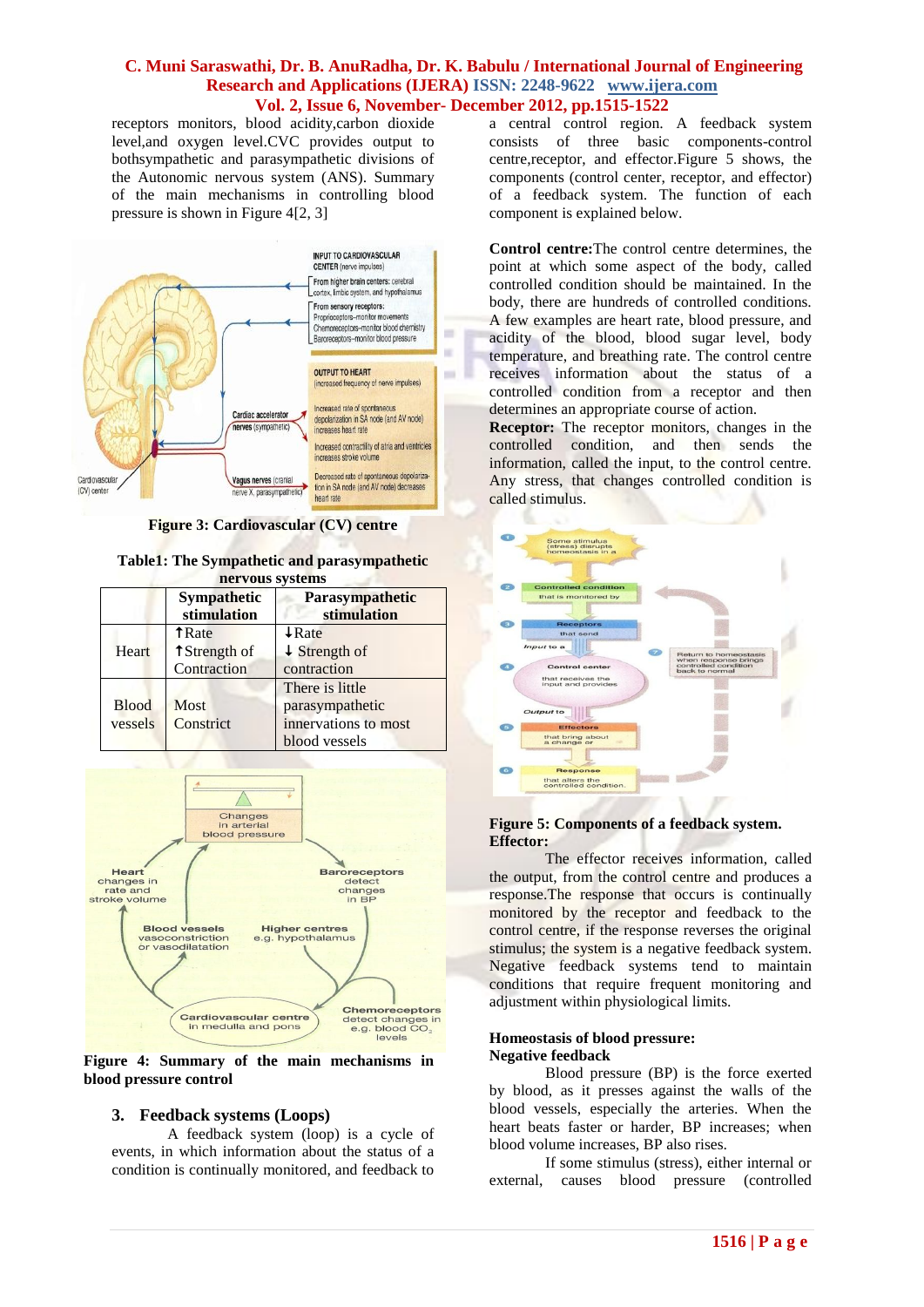condition) to rise, the following sequence of events occurs .The higher pressure is detected by pressuresensitive nerve cells (the receptors) in the walls of certain arteries.They send nerve impulses (input) to the brain (control center), which interprets the impulses and responds by sending nerve impulses (output) to the heart (effector). Heart rate decreases and blood pressure drops (response). This returns blood pressure (controlled condition) to normal, and homeostasis is restored.

A second set of effectors also contributes to maintaining normal blood pressure. Small arteries, called arterioles, have muscular walls that can constrict or dilate upon receiving appropriate signals from the brain which is as shown in feedback loop in Figure 6.



**Figure 6: Negative feedback regulation of blood pressure via Baroreceptors**

#### **4. Complex Dynamics in Cardiovascular system**

In Non-linear Analysis the regulation of blood pressure is analysed. The blood, heart, and blood vessels together make up the cardiovascular system[1,4].

The internal mechanism of cardiovascular system has two feedback loops.

- 1. First loop represents the effect of the baroreflex on heart rate.
- 2. Second loop represents the effect of the baroreflex on cardiac contractility, that effects stroke volume [6-10].

## **5. Cardio vascular center and regulation of arterial blood pressure**

For a given cardiac output, circulatory mechanics determines the corresponding level of the arterial blood pressure. An electrical circuit shown in figure 8 characterizes the circulatory mechanics. It consists of the aortic characteristic impedance (r), placed in series with a parallel combination of the peripheral resistance (R) and the total arterial compliance (C). The differential equation that describes the electrical circuit is given by

$$
RC \frac{dP}{dt} + P = r RC \frac{dQ}{dt} + (R + r) Q
$$

Where

P - Arterial blood pressure Q - Cardiac output C - Compliance R - Peripheral resistance r - Characteristic impedance



**Figure 7: Electrical analog of circulatory Mechanism.**

This circuit provides an output pressure that varies in proportion to cardiac period T.

$$
Q = Vs / T
$$

Now, we introducing time delay (t-τ)

$$
Q = Vs x \frac{1}{T(t-\tau)}
$$
........(1)

Where Cardiac period =  $T(t-\tau)$ 

#### **Effect of baroreflex on heart rate**

The baroreceptors are used to sense the changes in pressure, and send this information back to the vasomotor center in the brain stem. The vasomotor center responds with changes in vagal and sympathetic nerve activity, which in turn modulates the cardiac period, T.

. The dependence of cardiac period on pressure is given by

$$
T\big(P\big)\!=\!T_{min}+\!\frac{T_{max}-T_{min}}{1+\gamma e^{-\alpha P/P e}}\;\;.....\; (2)
$$

Where  $T_{\text{max}}$  and  $T_{\text{min}}$  are the highest and lowest possible values for cardiac period T.  $\alpha$ andy are the constantsP<sub>e</sub> – equilibrium level of arterial blood pressure. A schematic block diagram representing complete version of the model is displayed in Figure 8.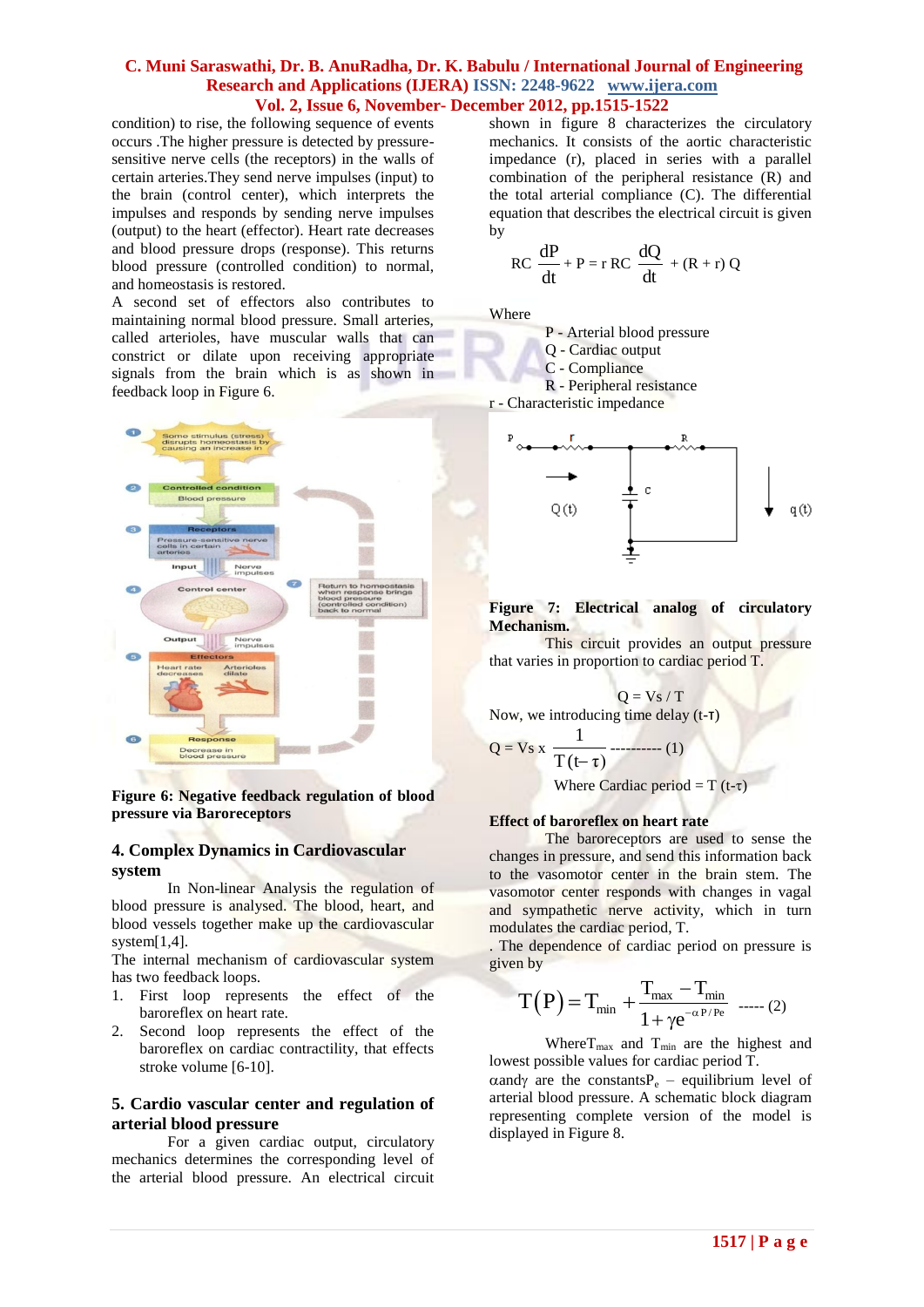Stroke Volume Vs (Constant)



**Figure 8: Cardiovascular variability model with single feedback loop**

However, an overall delay  $\tau$  is incorporated. This delay represents the combined lag associated with the baroreceptor response time and the response times of sinoatrial node to vagal and sympathetic stimulation.Using the simulink model of Figure 9 the changes in heart rate, with respect to time, and changes in cardiac output, with respect to blood pressure are obtained for different time delays.



**Figure 9: Simulink model implementation of the cardiovascular variability model with single feedback loop.**

#### **Heart block**

It is having 2 inputs namely stroke volume Vs, which is a fixed value of 77.7 and the other input is time delayed cardiac period  $T$  (t- $\tau$ ). It provides an output  $(Q)$  that is given by equation  $(2)$ and is fed to the next stage. The internal diagram of this block is shown in Figure 10[5].



**Figure 10: Internal diagram of the heart block**

**Transfer function block:**The circulatory mechanism is characterized by an electrical circuit, shown in Figure 8, determines the level of arterial blood pressure for the given cardiac output. The

transfer function derived from the electrical circuit is given by

$$
P/Q = \frac{0.468s + 0.93}{1.2s + 1}
$$
 (3)

The output of this block is fed to the T (p) block.

**T (P) Block:** It gives the relation between cardiac period T and pressure P. It gives cardiac period as the output for the given input pressure by the relation given in equation (1) and is fed to the next stages. The internal block diagram of this block is shown in Figure 11.



## **Figure 12: Internal diagram of the T (P) block**

Changes in Pressure (P) are sensed by the baro receptors. Which relay this information back to the vasomotor centre in the brain stem.The vasomotor centerresponds with changes in vagal and sympathetic nerve activity, which in turn modulates the cardiac period T.

Table 2: Parameter values to have the steady state characteristics of the cardiovascular system

| Sl. No. | <b>Parameter</b> | <b>Value</b>       |
|---------|------------------|--------------------|
|         | $T_{Min}$        | 0.66 Sec           |
|         | $T_{\rm Max}$    | 1.2 Sec            |
|         | $P_e$            | $89 \text{ mm Hg}$ |
|         | α                | 31                 |
|         |                  | 6.7 x 10           |



#### **Figure 12: Steady state characteristics of the baro reflex**

We assume stroke volume (Vs) to be independent of P.The steady state characteristics of this baro reflex response is shown in Figure 12, As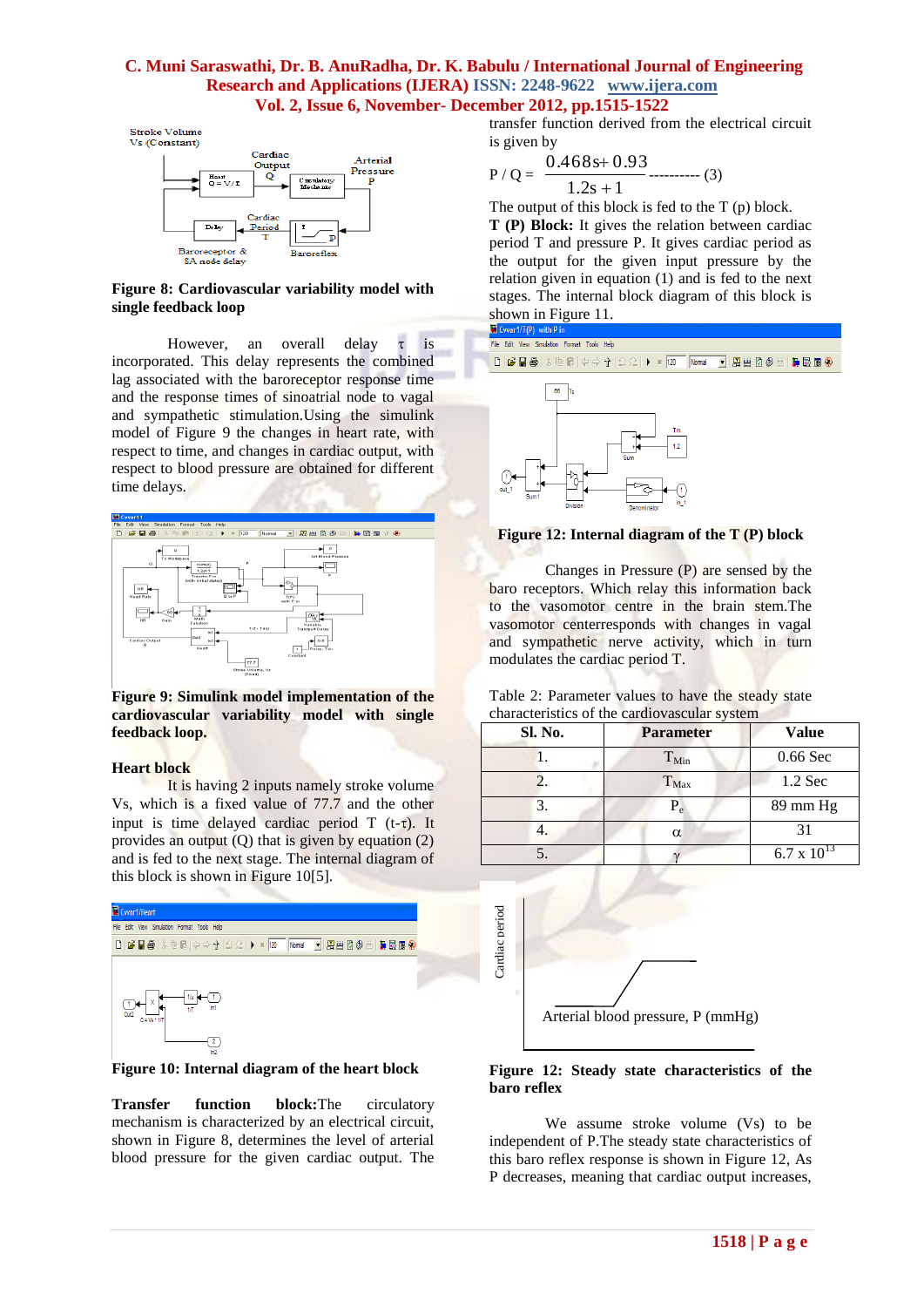since  $Q = Vs/T$  and Vs is constant. Conversely, as P increases T also increases, decreasing Q.This accounts for the negative feedback effect of the baro reflex.

**Math function:**It is having an input of cardiac period T, and is converted into 1/T, that refers to heart rate.

**Gain:**The amplitude of heart rate is multiplied by the value of gain and is fed to scope and to workspace. Here, the gain is chosen as 60.

**Variable Transport delay:** This block provides a time delay  $T(t-\tau)$  to the cardiac period, where t is taken as 3 sec and time delay  $(\tau)$  is a variable value that depends on requirement, and this time delayed cardiac period is fed to heart block.

**Scope:**The scope is used to display the output. Here two scope blocks are used, first one is used to display the changes in arterial blood pressure and second scope is to display the heart rate.

**Constant block:**These blocks are used to provide a constant value. Here two constant blocks are used, one is to the delay block and the other is taken as stroke volume of 77.7 to the Heart. Thus the changes in arterial blood pressure cause changes in cardiac period, which in turn changes cardiac output.

#### **Cardio vascular system with two feedback loops:**

Dependence of  $V<sub>S</sub>$  on P, which is also basically sigmoid in form as in the relation between T and P.above 90 mm Hg,  $V_s$  remains relatively constant. Below 80 mm Hg,  $V<sub>s</sub>$  decreases steeply with decreases in P*.* this is due to the concomitant increase in heart rate, which reduces the time of ventricular filling. As P decreases even further,  $V_s$ decreases to ward zero, as the heart begins to fail. Incorporation of the dependence of  $V<sub>s</sub>$  on P produces a dual feedback-loop model. Furthermore, since cardiac output is the ratio of  $V<sub>s</sub>$  to T, this introduces a nonlinear interaction between the two feedback loops.A schematic block diagram representing complete version of the model is displayed in Figure 13.



#### **Figure 13: Cardiovascular variability and model with double feedback loop.**

The model contains two feedback loops, one representing the effect of the baroreflex on heart rate, and the other representing the effect of the baroreflex on cardiac contractility, which in turn affects stroke volume.



#### **Figure 14: Simulink implementation of cardiovascular model with double feedback loops.**

Simulink model of cardiovascular model with double feedback loops as shown in Figure 14 is used to obtain changes in heart rate with respect to time and changes in cardiac output with respect to blood pressure for different time delays.

The changes in heart rate are accomplished by an opposite change in stroke volume. Stroke volume can vary from a 70ml per stroke to about 200ml per stroke. The additional blocks used are given below.

**Vs (P) block:** This block refers to the variation in stroke volume with respect to changes in pressure. This is expressed as

$$
V_{_S}\left(P\right)\!=\!V_{min}\frac{V_{max}-V_{min}}{1+\gamma e^{-\alpha x P/Pe}}\;\,...\,\,\scriptscriptstyle{(4)}
$$

The output of this block is fed to scope and to the multiplexer. The internal diagram of Vs (P) block is shown in Figure15.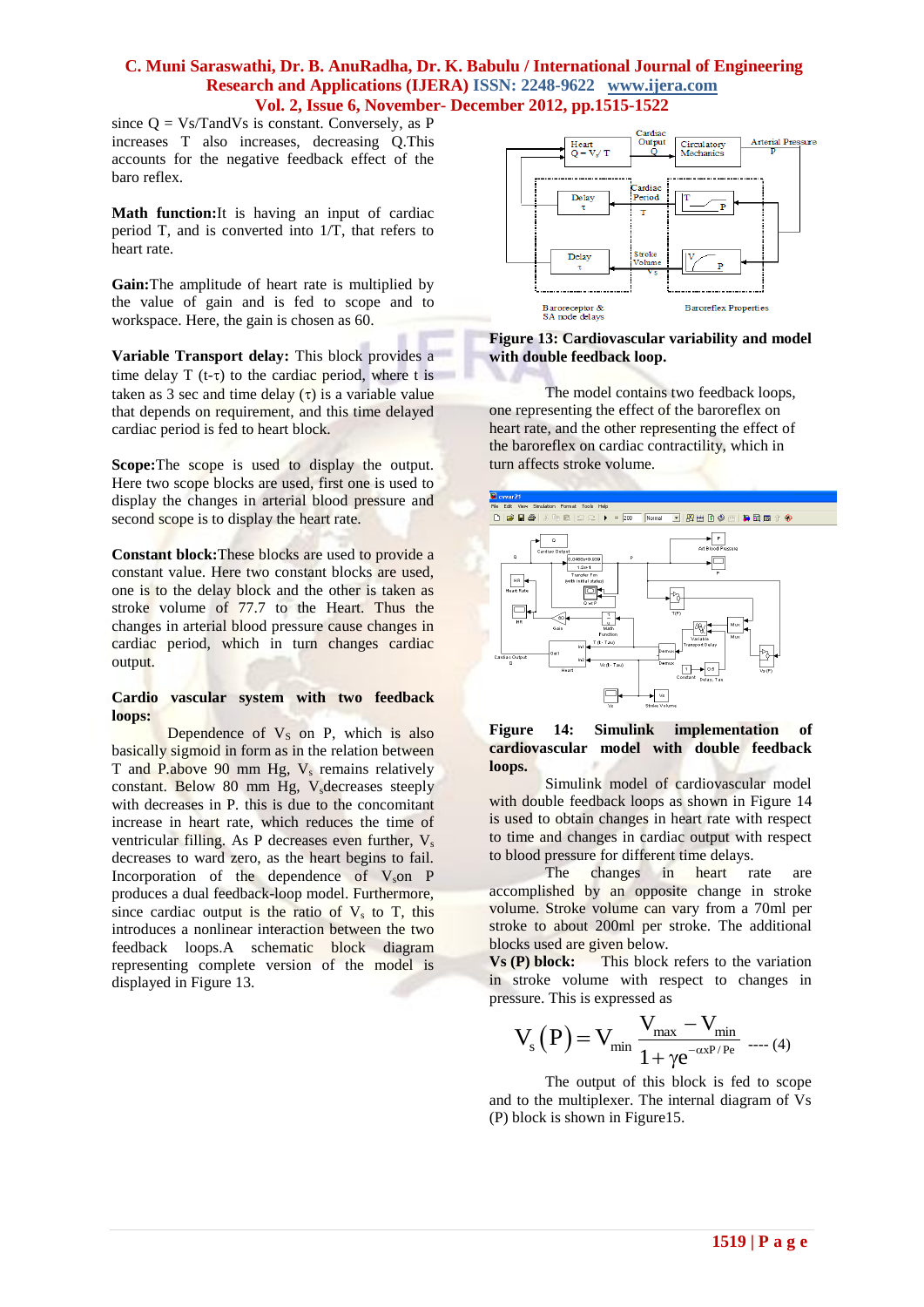|  | $\Box$ Cvvar 2/Vs (P) |                                             |  |  |  |
|--|-----------------------|---------------------------------------------|--|--|--|
|  |                       | File Edit View Simulation Format Tools Help |  |  |  |
|  |                       |                                             |  |  |  |



**Figure 15: Internal diagram of Vs (P) block. Multiplexer:**This is having number of inputs and one output. It combines the output of  $Vs$  (p) block and T (P) block, and is fed to delay block.

## **6. Computation**

- The values of aortic characteristic  $impedance(r)$ , peripheral resistance $(R)$ , and compliance(C) are taken as 0.039 mm Hg S ml<sup>-1</sup>, 1.9 mm Hg S ml<sup>-1</sup> and 1.333 ml mm Hg<sup>-1</sup>, and these are substituted in the equation (2) to have the transfer function given by equation (3).
- The values shown in table2 are utilized in equation (3)to have the steady state characteristic of the cardiovascular system and is shown in Figure 12.
- The values of time delay are chosen as 0.5 sec, 1.2 sec, 1.8 sec and 2.5 sec and are substituted in figure 9to 15 to have the time courses of heart rate and  $x - y$  plots of cardiac output versus arterial blood pressure. These are shown in Tables 1 to 4.

## **7. Complex dynamics Analysis:**

#### **Table 1:**Responses of the cardiovascular model at different time delays (Single Feedback Loop)

| S.NO           | <b>Time</b><br>delay- $\tau$ | <b>Change in response</b>                                                                                                                         | <b>Simulation results</b> |
|----------------|------------------------------|---------------------------------------------------------------------------------------------------------------------------------------------------|---------------------------|
|                | $0.5$ sec                    | Time courses of heart rate<br>having stright line                                                                                                 | <b>SONABES</b><br>Mm      |
| $\overline{2}$ | 1.2sec                       | System become oscillatory                                                                                                                         | <b>BB BBA QQQ BB</b>      |
| $\mathfrak{Z}$ | 1.8sec                       | Periodic behaviour persists<br>with increses in $\tau$ . The cycle<br>duration of the<br>oscillation, however increses<br>as $\tau$ is increased. | <b>BERRARDE</b>           |
| $\overline{4}$ | 2.5sec                       | The cycle duration of the<br>oscillation, however increses<br>as $\tau$ is increased                                                              | <b>BE PPP ABB BB</b>      |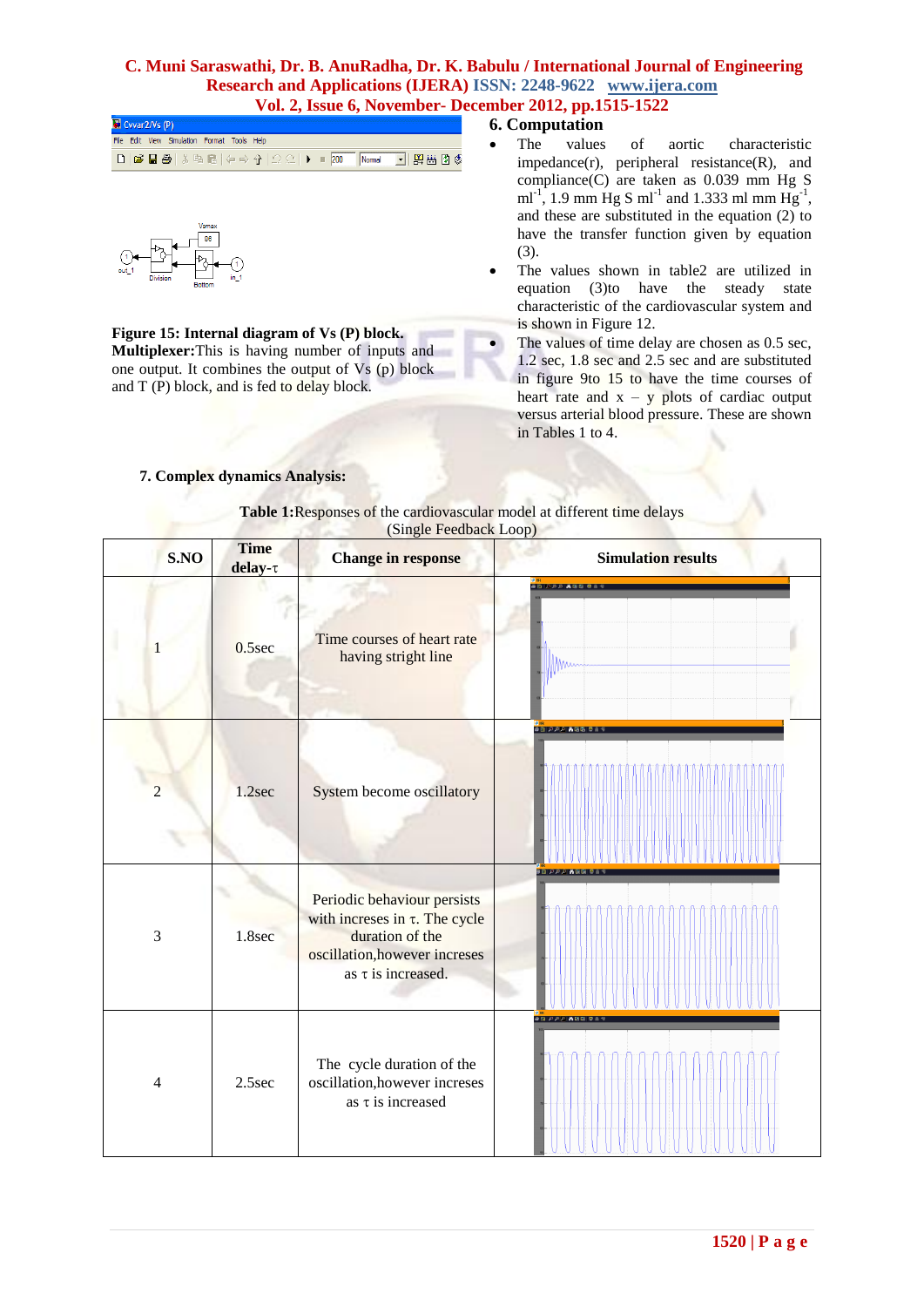| S.NO           | <b>Time</b><br>$delay-\tau$ | <b>Change in response</b>                                                                                                | <b>Simulation results</b> |  |  |
|----------------|-----------------------------|--------------------------------------------------------------------------------------------------------------------------|---------------------------|--|--|
| 1              | $0.5$ sec                   | when $\tau$ is small<br>$(\tau =$<br>0.5sec)the response rapidly<br>converges to the equilibrium<br>level.               |                           |  |  |
| $\overline{2}$ | 1.2sec                      | The prolongation of the time<br>delays inherent in a closed<br>loop system constitutes a<br>highly destabilizing effect. |                           |  |  |
| 3              | 1.8sec                      | The prolongation of the time<br>delays inherent in a closed<br>loop system constitutes,a<br>highly destabilizing effect. |                           |  |  |
| $\overline{4}$ | 2.5sec                      | The prolongation of the time<br>delays inherent in a closed<br>loop system constitutes a<br>highly destabilizing effect. | $\times$ Y Plut           |  |  |
|                |                             |                                                                                                                          |                           |  |  |

**Table 2:**Responses of the x-y plots of cardiac output at different time delays

| S.NO           | <b>Time</b><br>delay- $\tau$ | <b>Change in response</b>                                                                                                                    | Table 3. Responses of the cardiovascular model at different time delays (Two Feedback Loops)<br><b>Simulation results</b> |
|----------------|------------------------------|----------------------------------------------------------------------------------------------------------------------------------------------|---------------------------------------------------------------------------------------------------------------------------|
| $\mathbf{1}$   | 0.5sec                       | Time courses of heart rate.                                                                                                                  | <b>SOUTH AND ALCOHOL</b>                                                                                                  |
| 2              | 1.2sec                       | As $\tau$ is increased, a periodic<br>oscillation develops as in the<br>sigle feedback-loop case.                                            | <b>SHIPP ARE OF</b>                                                                                                       |
| 3              | 1.8sec                       | The system remains<br>periodic, however the<br>oscillations now contain<br>multiple frequencies, at a<br>subharmonic and super<br>harmonics. | <b>BELGER ALAM DE BELGER</b>                                                                                              |
| $\overline{4}$ | 2.5sec                       | The oscillations turn into<br>chaos.                                                                                                         | <b>FREE CREATING IN THE REAL</b>                                                                                          |